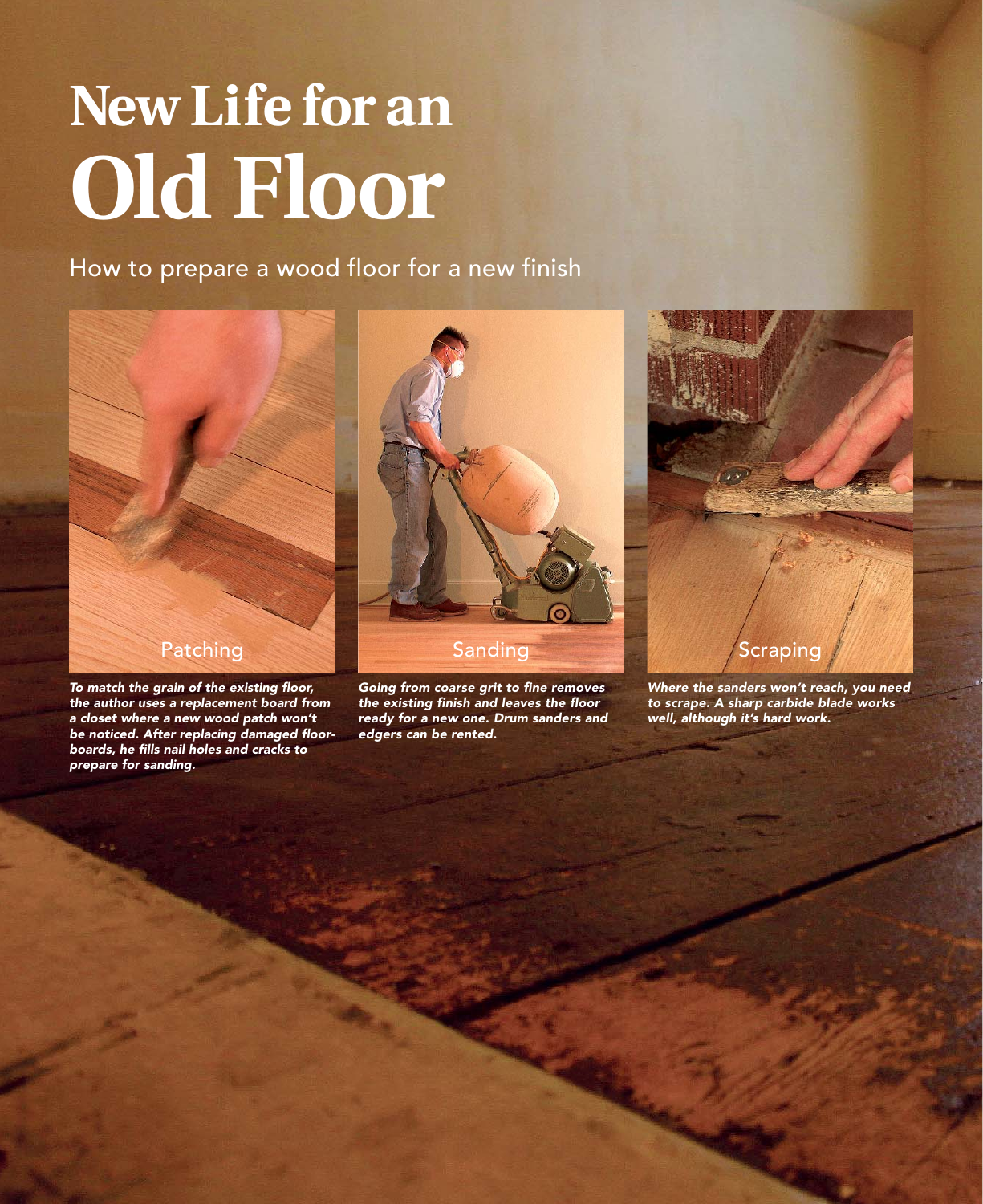

#### BY CHARLES PETERSON

uite honestly, I hate refinishing old floors. It's ten times the work of finishing a new one, but I can't charge a premium price. And aside from the potentially hazardous materials involved (see "Floor-finishing hazards," p. 96), I don't like refinishing because of the hand-scraping—sometimes the whole perimeter—to remove the old finish. The saving grace is seeing my customer's glee when I transform an old, destroyed floor into one in pristine condition. **Q**

Much like finishing a new floor, refinishing an old one involves sanding and applying an appropriate finish. However, before you start, you must determine whether the old floor can in fact be refinished.

#### Should the floor be refinished?

After establishing what the existing finish is, I look over the floor to see if it really needs to be refinished (see "Refinish or touch-up?" p. 96). If it does, I check whether the floor is solid wood or a veneer. Veneered

floors can be sanded once or twice, but you should consult the manufacturer for advice on the wear-layer thickness. (The wear layer is the amount of stock above the tongue.) You can get a peek at the wear layer by removing floor registers, if present; otherwise, remove a threshold or trim piece and drill a hole.

A solid floor should have at least 1 ⁄8 in. of wear layer, or the flooring may splinter when you sand it. The wear-layer thickness should be measured in a few different spots. Many times, an existing floor will have separations between some of the strips, allowing an easy measuring spot (photo right).

It may be tempting to strip a thin floor with a chemical stripper, but I caution against it. It is difficult to neutralize the stripper and clean it



*If it's safe to drive, it's safe to sand. The penny gauge for tire-tread wear works for tongue-andgroove floorboards, too. If you can cover part of Lincoln's head, there's enough wear layer for another sanding.*

from the cracks between the flooring strips. Stripper trapped in these cracks most likely will cause problems with the finish.

If the wear layer will support another sanding, I sweep the floor clean, countersink any nails, remove all staples and inspect thoroughly for damaged or loose boards (see "Replacing a damaged floorboard," p. 98).

The moisture content of a floor can be an issue when it's time to apply a finish, but unless the floor has been flooded recently or there's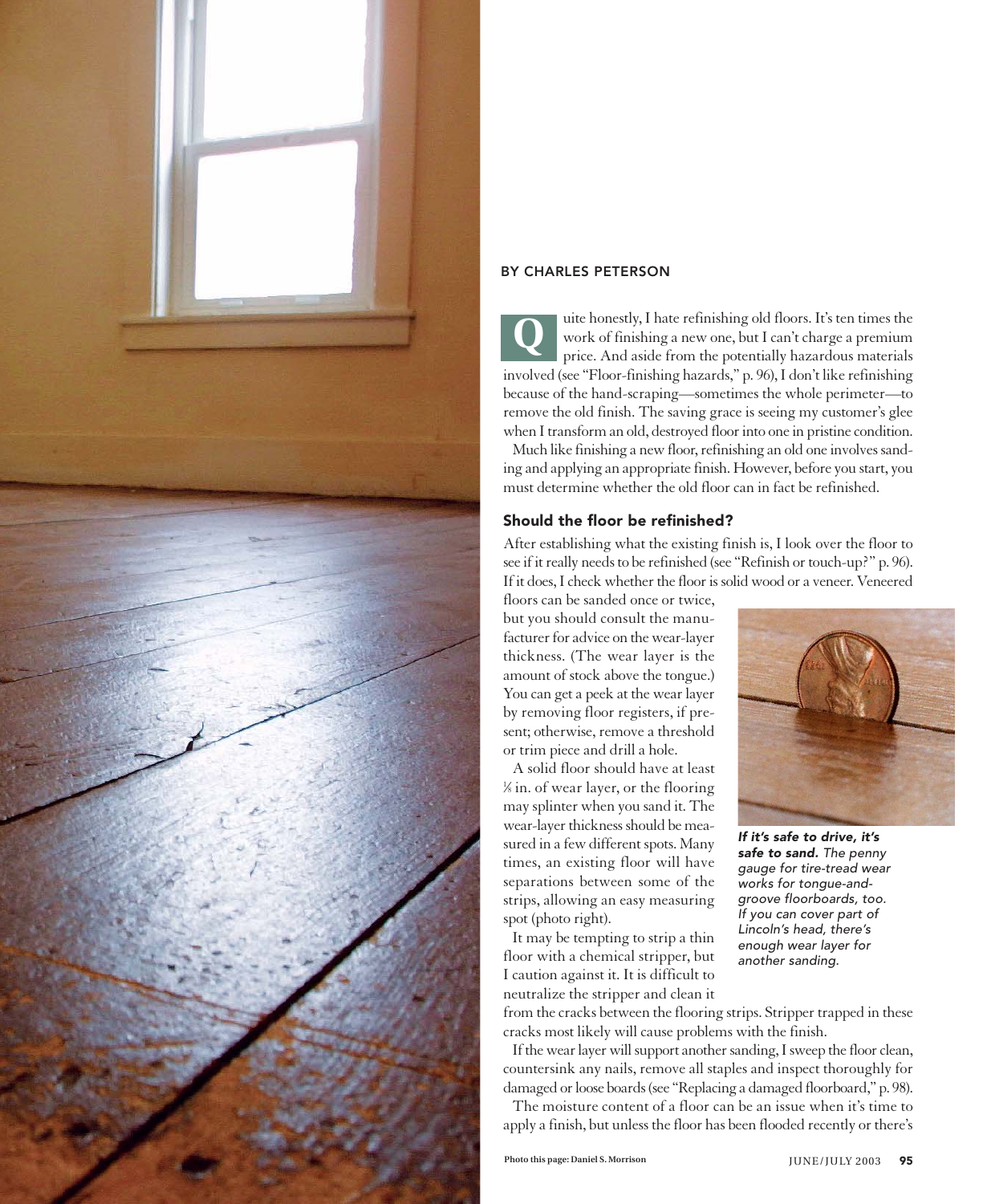# HOW TO DETERMINE YOUR FLOOR FINISH

Five finishes are typical on old wood floors: wax, shellac or varnish, polyurethane, penetrating oil and paint. Here are a few tests you can perform to determine the finish on an existing floor. Start with the least disruptive, then work your way down the list.





#### First, test for a wax finish

A drop of water will make a white spot on a waxed floor after about 10 minutes. To remove the spot, rub with wax-dampened #000 steel wool. Floors that have been waxed will be difficult to coat with a nonwax finish. The new finish will roll off the flooring. It may be difficult to sand through the wax because it penetrates into the sides of the wood through the separations between the floorboards. Trowel-filling the entire floor with wood filler will help to seal the impurities and improve the chances of the new finish adhering, but the only sure bet for a wax floor is to reapply a wax finish. If no white spot appears, move on to the next test.

# REFINISH OR TOUCH-UP?

Before going to the work and expense of sanding a wood floor, you should eliminate touching up the existing finish as an option. If damage is localized to small areas, repairing the finish may be a good alternative.

#### ● Polyurethane, shellac or varnish finishes

Refinishing is needed when the old finish has been worn through to the wood in a substantial area of the floor. If damage is localized to the finish layer (scratches), the floor can be buffed and recoated.

#### ● Wax finishes

Refinishing is necessary when dirt and other impurities have been so ground into the wax layer that they can't be buffed out. Thin areas can be patched and buffed to blend with the old wax layer. If the repaired area doesn't tie in to the old, too much dirt has been ground in, and the floor should be refinished.

#### ● Penetrating oils

Refinishing is necessary when the floor has been gouged or scratched. Because oil finishes penetrate the wood, scratches expose the bare wood without leaving a protective layer (as with polyurethane).

For more information on caring for wood floors, visit the National Wood Flooring Association's Web site at www.woodfloors.org/caringforfloors.asp.

#### ONLINE CONNECTION

See the author's previous article, "Finishing Hardwood Floors," on our Web site at www.finehomebuilding.com.

excess moisture in the basement or crawlspace, the moisture content is probably okay. Relative humidity should be between 30% and 50%. For wetter or drier conditions, consult the finish manufacturer.

Before sanding, I protect heating, ventilation and air-conditioning openings. If the systems can't be shut down, I use protective filters over the ducts. I also protect smoke alarms and carbon-monoxide detectors from dust and seal the doorways with plastic. If possible when sanding, I remove dust from the room with a fan.

#### Sanding: Grit sequence is crucial to a smooth floor

I use three or four sanders for a refinishing job: a 220v drum sander, an edger, an orbital palm sander and sometimes a right-angle orbital sander (bottom photo, facing page). Make sure there's sufficient power to handle the sanding equipment. A professional 220v sander generally requires no less than a 30-amp breaker; 110v rental units require at least a 20-amp circuit. (For information on renting a sander, see *Fine Homebuilding* #145, p. 62.)

When sanding a floor, I always start with the least-aggressive sandpaper grit that will sand the floor effectively, then proceed with a sequence of smaller grits until I reach the size specified by the finish

# Floor-finishing hazards

#### LEAD-BASED PAINTS AND ASBESTOS FLOORING ADHESIVES

If there's a painted floor in a house built prior to 1978, there's a good chance the paint contains lead. For more on working with lead paint, see "Lead-Paint Safety, at Home and on the Job" (*FHB*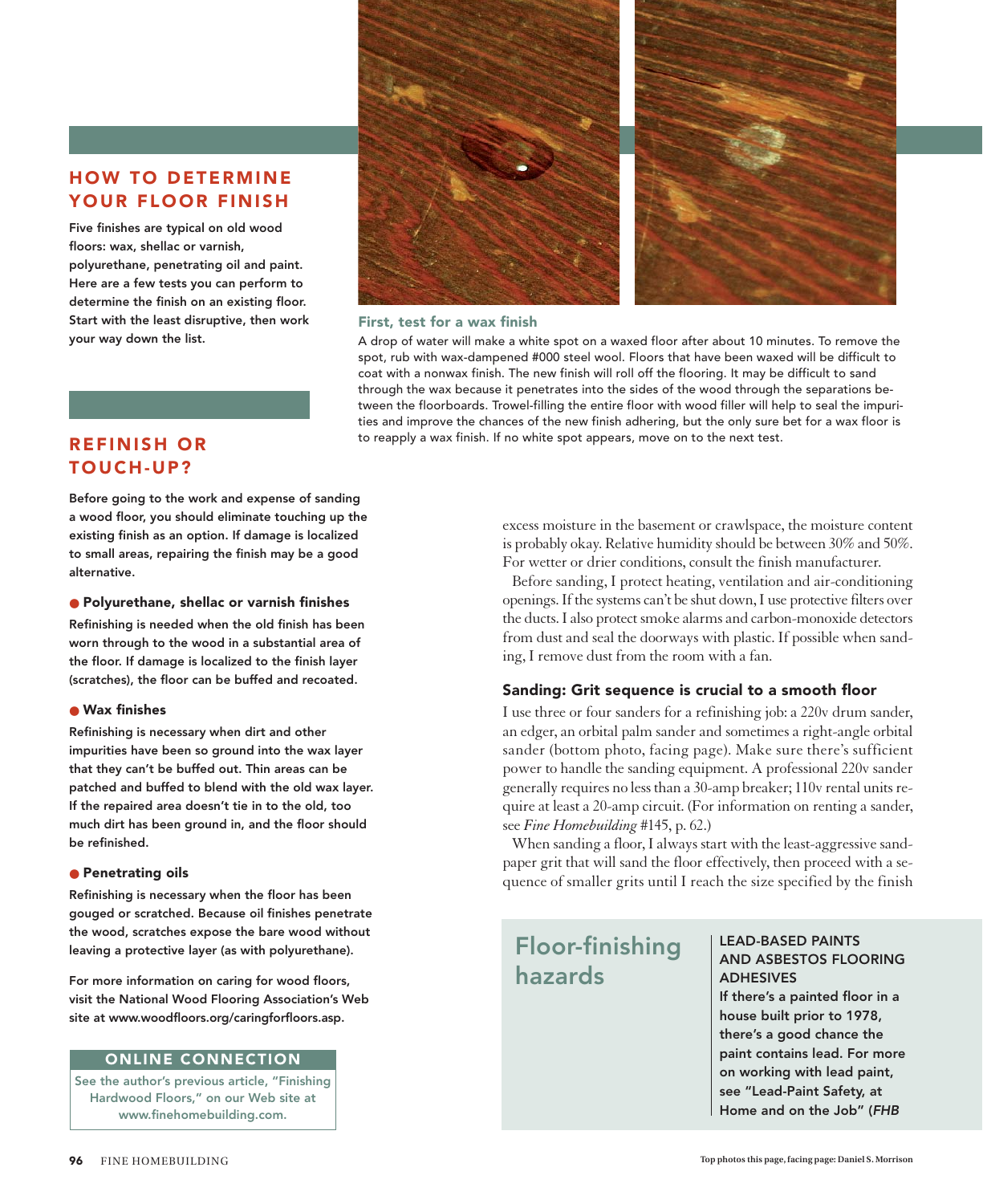

Second, test for a shellac finish

If the floor flakes, it's probably finished with shellac or varnish. Floors installed or finished prior to the mid-1960s are often shellac, varnish or a mix of the two. Shellac and varnish aren't common finishes these days due to their frequent maintenance requirements. They must be fully sanded off before a new finish is applied.



Third, test for a polyurethane finish If paint remover bubbles the finish, it is polyurethane. Water- or oil-based polyurethane can be applied over either water- or oil-based polyurethane. Either can be touched up with the corresponding poly, but oil-based poly takes the repair slightly better. If the above tests are all negative, the finish probably is penetrating oil.



manufacturer. To determine which grit to start with, I try the first sanding pass with a medium-grit paper (50 or 60) and adjust up or down, depending on the result. If the paper gums up too quickly, I move down in grit. If I'm removing a substantial amount of wood, I move up in grit size. No more than one grit size should be skipped in sequence, or it will be difficult to remove the scratches left by the previous step.

Wax and other old finishes tend to gum up sandpaper, so for the first pass, I use an open-coat paper. Open-coat paper has coarse particles that are spread out on the paper, so they will not readily gum up.

Floors that are cupped, damaged or otherwise not flat should first be sanded at an angle of 15° to 30° to the strip direction. Sanding at a slight angle will remove old finishes more aggressively. But the floor should be sanded parallel to the boards with the same grit size prior to changing to the next grit. This parallel run removes cross-grain scratches.

After the first pass with the big drum sander, I sand the perimeter with an edger (disk sander). I usually use a finer grit on the disk than on the belt, unless I'm sanding a waxed floor, which would gum up finer-grit paper. Again, you need to experiment to find a grit size that will remove wax reasonably. Wax buildup may be thicker at the edges than in the field, so you may need coarser-grit paper. Sometimes, even

# PRO TIPS

Increasing a belt's life Sanding dulls one side of the grit. Reversing the belt after it's about 60% worn exposes the sharp side of the grit,

roughly doubling the belt's usefulness. The author draws an arrow inside the belt before installing it. Unidirectional belts (with arrows printed by the manufacturer) cannot be reversed.

#### Minimize dust

The sander's dust bag acts as a filter. To minimize dust, empty it often. If the bag gets more than one-third full, its surface area is reduced, thus reducing its filtering ability.

Right-angle sanding Sometimes you get lucky, and you can use a rightangle orbital sander. Otherwise, you need a duckbill scraper for places that can't be reached with an edge sander.



#150, pp. 66-73), or visit www.finehomebuilding.com.

Asbestos adhesives were typically used for asbestos floor tile and linoleum, so if you have this type of covering over a wood floor that you plan to refinish, you should have it tested prior to disturbing it. Asbestos patching and filling compounds were banned in 1977. For information on testing, contact your local health department.

#### CONTAINED SAWDUST CAN SPONTANEOUSLY **COMBUST**

A fire needs three things to sustain combustion: a heat

source (natural decomposition of sawdust), fuel (sawdust) and an always-abundant supply of oxygen.

Moisture in the wood or the air can trigger decomposition. In a closed container such as a trash bag or covered can, the heat can't dissipate, so the sawdust can ignite.

Similarly, solvents can catalyze an explosion with airborne sawdust providing the fuel and an electrical arc (from static electricity or unplugging a sander) the ignition. If using solvent-based finishes, clear the air of dust before opening the container of finish. *—C. P.*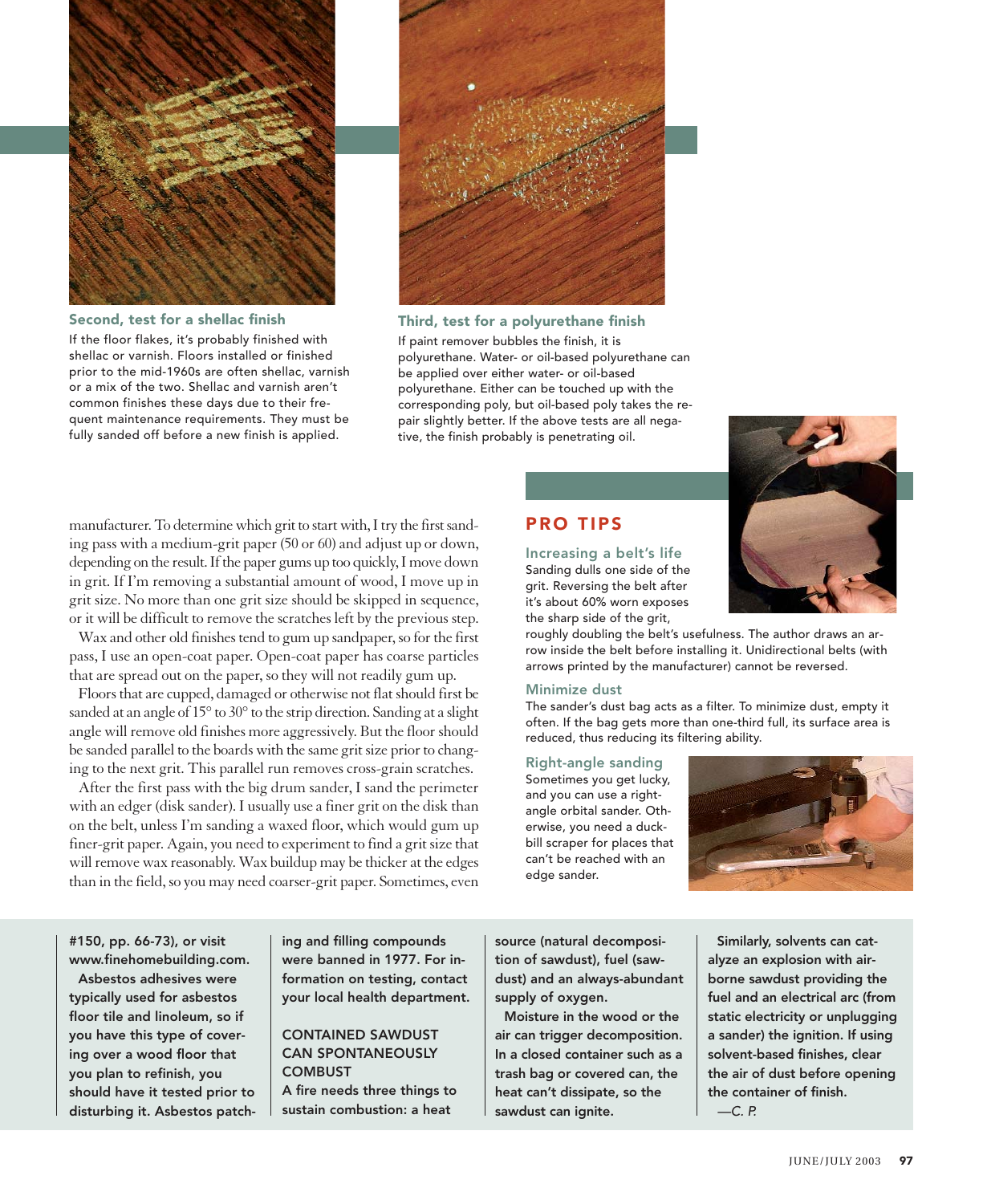*Split floorboard*

# REPLACING A DAMAGED FLOORBOARD

A damaged board can be removed and replaced to blend in perfectly with the rest of the floor. The damage to the board above became apparent during sanding. When a board is removed from the middle of a floor, the surrounding boards will press in toward the empty area, making it difficult to install the replacement. The longer the place is open, the more time the surrounding boards have to move. For this reason, the author prepares the replacement board before removing the damaged one. Replacements should be of the same species and grain pattern and limited to around 2 ft. in length. To ensure consistency, the author used a board from the closet—hence the darker color in the photo. Replacing a floorboard in the closet with a new piece of wood is less noticeable than using new wood in the center of a room.

Measure and mark the new board by lining it up with the old board and marking it carefully with a knife blade.

Prepare the new board





Remove the bottom of the groove from the new board on a tablesaw. This removal allows the new board to slip over the tongue of the adjacent floorboard.



*Bevel the ends so that they'll slip in tightly.* 

#### Out with the old



*Drill holes near the edge of the damaged board and use a jigsaw to crosscut it.*



*With a circular saw, make two cuts down the length of the board.* 



*Use a chisel to remove the pieces of the old board. Always remove the pieces working away from the good floorboards.* 

the coarsest paper can't remove more than a foot of finish per disk. It's hard to justify the price of all those disks and the time spent swapping them out, so in these cases, I scrape the edges by hand. For hard-toreach places such as under radiators, I use a right-angle orbital sander (bottom photo, p. 97), a scraper or a combination of the two. Grit size is stepped down until I reach the finish manufacturer's recommendation. Also, between each sanding sequence, I sweep the floor clean so that the sawdust doesn't hinder the sandpaper's effectiveness.

The next step is the fun part: applying a finish coat. With a freshly sanded floor, you can apply any finish you'd like, but if the floor previously had a wax finish, reapply wax. Although the top is clear of the old finish, there may still be some residual wax between the floorboards. A finish other than wax won't bond to a wax residue. See the sidebar on the facing page for my other finish recommendations.

For a more detailed discussion of sanding and finishing wood floors, see "Finishing Hardwood Floors" (*FHB* #145, pp. 58-62), or visit www.finehomebuilding.com.

Charles Peterson, owner of Connecticut Premier Hardwood Floors in Gales Ferry, CT, has earned a craftsman degree from the National Wood Flooring Association. Photos by Charles Bickford, except where noted.